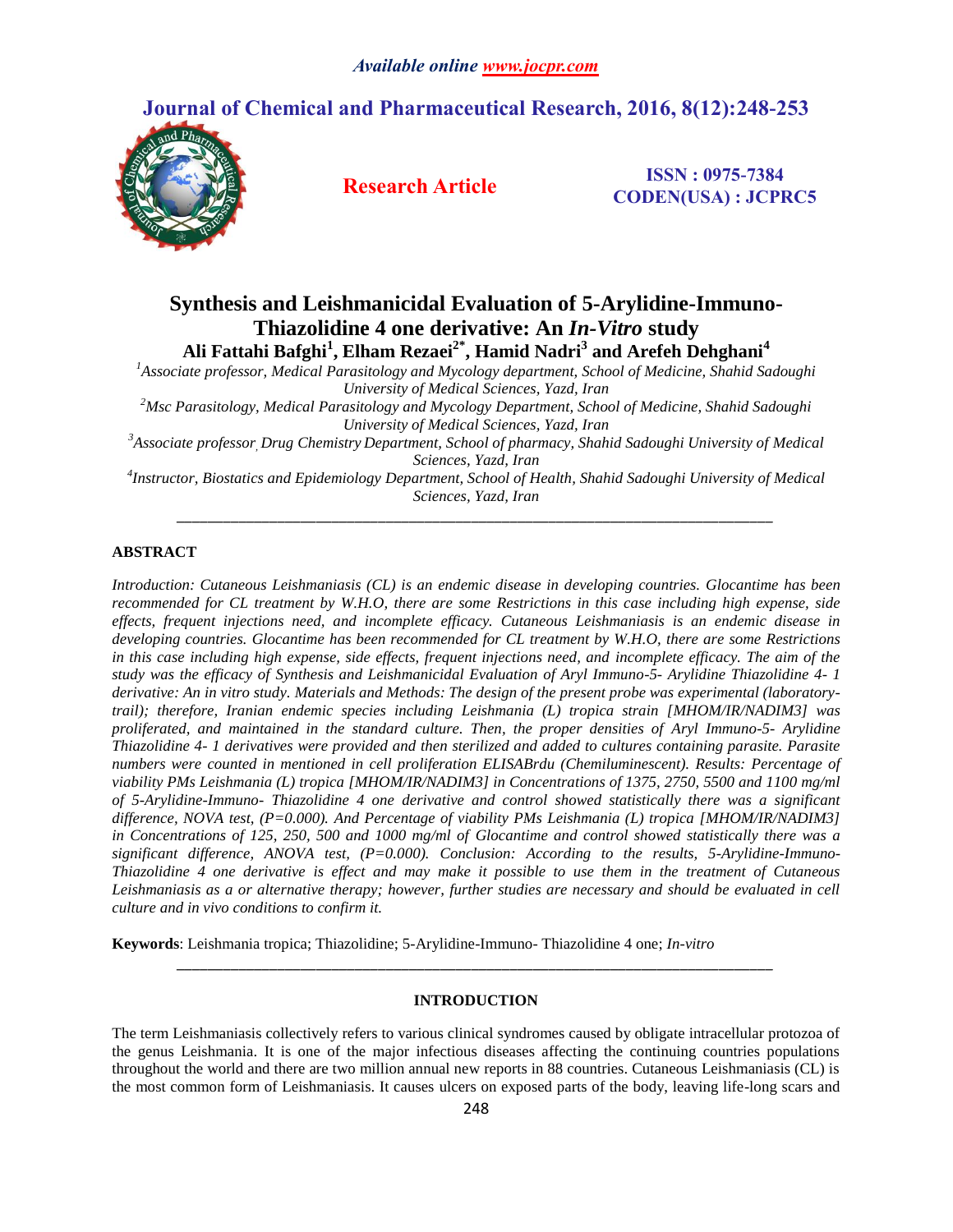serious disability. About 95% of CL cases occur in the Americas, the Mediterranean basin, the Middle East and Central Asia. Over two-third of CL new cases occur in six countries: Afghanistan, Algeria, Brazil, Colombia, Iran and Syria. An estimated 0.7 million to 1.3 million new cases occur worldwide annually. For more than 60 years, pentavalent antimonials (Sbv) were the major therapeutic agents for the treatment of the disease. However, in the early 1980s, ineffectiveness of these agents was reported, but unfortunately, there is still no development in the production of newer drug. Although studies regarding the production of an effective vaccine to control Leishmaniasis have been extensively conducted over the past decades, there is still no vaccine against any form of Leishmaniasis for general human use. Since vaccines against this parasite are not yet in sight, its control relies mostly on chemotherapy, so, there is an urgent need to develop new and better drugs to combat this infectious disease [1-3]. Thiazole derivatives are known to posses anti-inflammatory, analgesic and antipyretic activities. Thiazolidine and 2-(pchlorophenyl) thiazole-4-acetic acid are widely used as anti-inflammatory drugs. Scheme 1.Reagents and conditions: 5-Arylidine-Immuno- Thiazolidine 4 one derivative.

 $\mathcal{L}_\mathcal{L} = \{ \mathcal{L}_\mathcal{L} = \{ \mathcal{L}_\mathcal{L} = \{ \mathcal{L}_\mathcal{L} = \{ \mathcal{L}_\mathcal{L} = \{ \mathcal{L}_\mathcal{L} = \{ \mathcal{L}_\mathcal{L} = \{ \mathcal{L}_\mathcal{L} = \{ \mathcal{L}_\mathcal{L} = \{ \mathcal{L}_\mathcal{L} = \{ \mathcal{L}_\mathcal{L} = \{ \mathcal{L}_\mathcal{L} = \{ \mathcal{L}_\mathcal{L} = \{ \mathcal{L}_\mathcal{L} = \{ \mathcal{L}_\mathcal{$ 



**Scheme 1: Reagents and conditions: 5-Arylidine-Immuno- Thiazolidine 4 one (5-Arylidine-Immuno- Thiazolidine 4 one derivative)**

Meloxicam, for example, is a new NSAID with a thiazolyl group in its structure. Furthermore, Niridazole13 and some other thiazole derivatives 14–20 have been found to exhibit antimicrobial /antihelminthic activities [4-9]. Inflammation represents a fundamental host response to a wide range of stimuli such as trauma, tissue injury, microbial activity, burns, surgery, sepsis, toxic entities, ischemia–reperfusion, and post ischemic or autoimmune injury. The role of microorganisms in inflammation is well recognized, therapeutic strategies with effects on both the microorganism and associated inflammation have received considerably less attention. Identification of novel compounds which treat both infectious and inflammatory states more effectively, and which lack side effects associated with current therapies, remains a major challenge in biomedical research (10, 11. The present study was carried out to Synthesis and Evaluation of Aryl Immuno-5- Arylidine Thiazolidine 4- 1 Derivatives: An in vitro study.

#### **MATERIALS AND METHODS**

# **Preparing of 5-Arylidine-Immuno-Thiazolidine 4 one derivative**

The synthesis of new 4-thiazolidinone derivatives incorporating two known bioactive heterocyclic nuclei such as thiazolyl in Aryl Immuno-5- Arylidine Thiazolidine 4- 1 and attempt to present also anti-inflammatory activities structural variations were selected by introducing, at the Aryl Immuno-5- Arylidine Thiazolidine 4- 1 position of thiazolidinone moiety, different Arylidine substituent's that we recently exploited as bioactive, on heterocyclic scaffolds, useful to encompass certain physico-chemical properties as and steric.

## **Source of parasites**

Leishmania (L) tropica strain [MHOM/IR/NADIM3] promastigotes (PM) were obtained from the medical Parasitology department/school of medicine/Shahid Sadoughi University of medical sciences. *Leishmania tropica* strain (MHOM/IR/NADIM3) was maintained in BALB/c mice. Amastigote were isolated from mice spleens, and then transformed to promastigotes in Novy-Nicolle-Mac Neal (NNN). The Third passage PM from NNN medium were progressively adapted to RPMI 1640 media (gibco) with antibiotics, glutamine and FCS supplemented with penicillin (100 U/ml), streptomycin (100 μg /ml) and 20% heat-inactivated fetal calf serum (FCS) at 25°C [12-14].

#### **Cell proliferation ELISA, Brdu (Chemiluminescent) method**

The cell proliferation of enzyme-linked immunosorbent assay (ELISA), Brdu (Chemiluminescent) was performed as described by Roche Diagnostics GmbH Roche Applied Science 68298 Mannheim Germany (Version march 2016,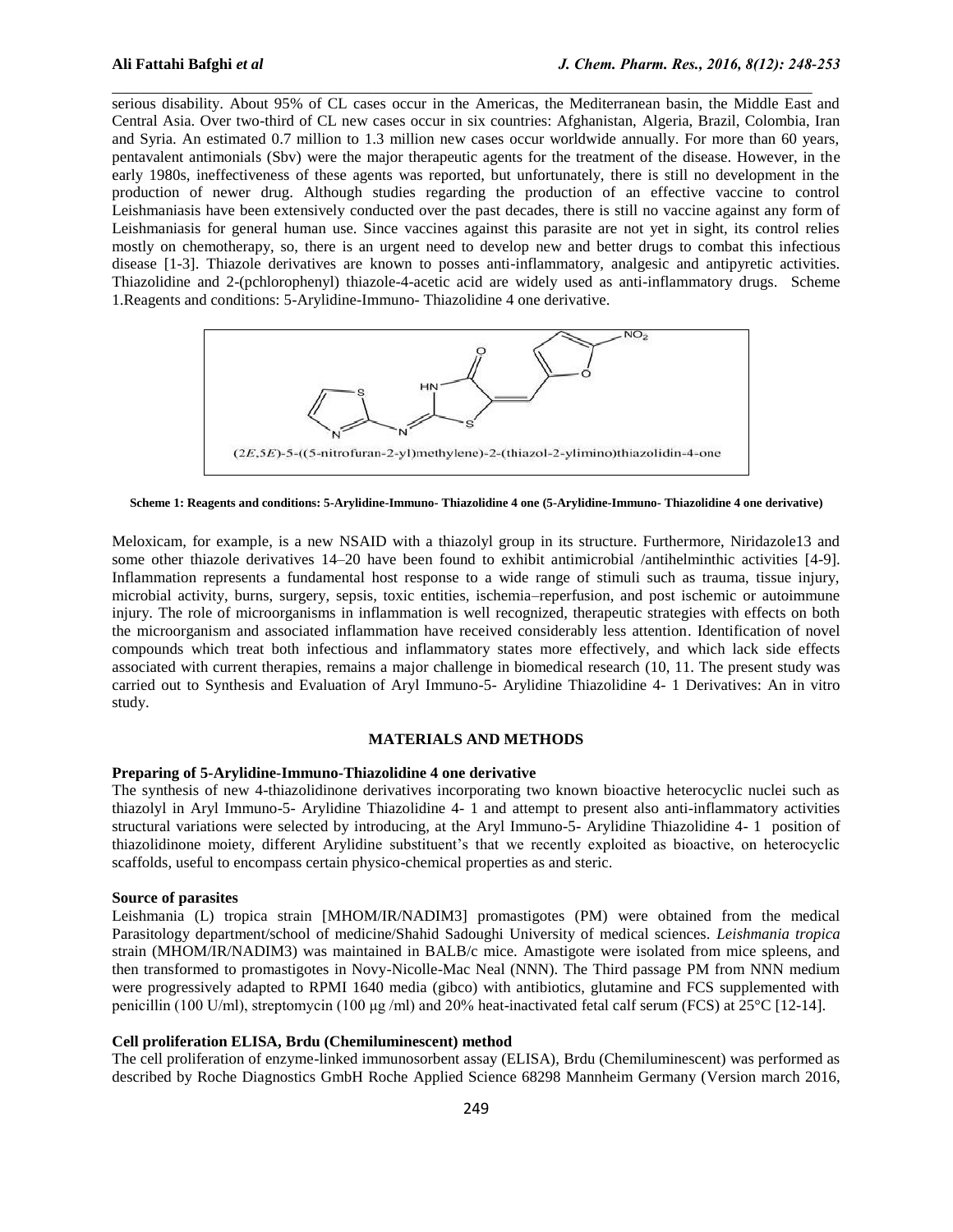Cat. No. 1027640) the cell proliferation ELISABrdu (Chemiluminescent) method is a Quantitative determination of DNA synthesis in cell cultures is now a routine procedure in many laboratories. Protocols are available for various applications, especially in cell culture systems. The effects of growth factors, inhibition of cell division by exogenous factors, stimulation/inhibition by cytokines, development of serum-free media, influence of hormones and receptor activity on proliferation, and selection advantages for aneuploid cells in vitro are just a few examples where the determination of DNA synthesis provides important information. That in brief is:

 $\mathcal{L}_\mathcal{L} = \{ \mathcal{L}_\mathcal{L} = \{ \mathcal{L}_\mathcal{L} = \{ \mathcal{L}_\mathcal{L} = \{ \mathcal{L}_\mathcal{L} = \{ \mathcal{L}_\mathcal{L} = \{ \mathcal{L}_\mathcal{L} = \{ \mathcal{L}_\mathcal{L} = \{ \mathcal{L}_\mathcal{L} = \{ \mathcal{L}_\mathcal{L} = \{ \mathcal{L}_\mathcal{L} = \{ \mathcal{L}_\mathcal{L} = \{ \mathcal{L}_\mathcal{L} = \{ \mathcal{L}_\mathcal{L} = \{ \mathcal{L}_\mathcal{$ 

- A fixed initial density of the parasites was transferred to screw-capped vials containing 5 ml of liquid medium to which different concentrations of 1375, 2750, 5500 and 11,000 μg of 5-Arylidine-Immuno-Thiazolidine 4 one (1 derivative) Derivative were added. Each concentration was done and each run included control
- It was stimulated with acetone in the period
- Dioxy bromoorydin was added and it was incubated at 37°C for 8 hours
- Supernatant was removed. Fixator was added to the permeable membrane
- Anti-oxibromoouridin conjugated with POD was Added and incubated for 3 hours
- Chromogen was added and incubated. And finally, it was terminated and read at 450 nm.

#### **Statistical analysis**

The results were expressed as mean  $\pm$  SEM. Comparisons among the experimental groups were done by one-way ANOVA test using graph pad prism5 software program. The upper level of significance was chosen as *P* < 0.05.

# **RESULTS**

Lethal Consentration<sub>50</sub> (LC<sub>50</sub>) of 5-Arylidine-Immuno- Thiazolidine 4 one derivative and Glucantime against logarithmic and stationary phase's promastigotes calculated. Furthermore, the sensitivities of Leishmania (L) tropica strain [MHOM/IR/NADIM3] were tested using a simple slide method and compared to results of the standard method the in vitro sensitivities of promastigotes Leishmania (L) tropica strain [MHOM/IR/NADIM3] (Table1). There was statistically significant difference between LC<sub>50</sub> of 5-Arylidine-Immuno- Thiazolidine 4 one and LC<sub>50</sub> of Glucantime groups on PMs of Logarithmic and Stationary Phases (P=0.000).

#### **Table1: LC50 of 5-Arylidine-immuno- Thiazolidine 4 one and Glucantime, against logarithmic and stationary phases PMs of Leishmania (L) tropica [MHOM/IR/NADIM3]**

| Organism                   | C Thiazolidine Derivative (mg/ml) | $MA$ (mg/ml) |
|----------------------------|-----------------------------------|--------------|
| Logarithmic Phase PM       | 34.2                              | 334.6        |
| <b>Stationary Phase PM</b> | 37.4                              | 339          |

Growth average of Viability PM of *Leishmania (L) tropica* [MHOM/IR/NADIM3] in culture According to 5-Arylidine-Immuno- Thiazolidine 4 one derivative gradients in comparing with control by the Cell proliferation ELISA, Brdu (Chemiluminescent) method:

Effect of 5-Arylidine-Immuno- Thiazolidine 4 one derivative against *Leishmania (L) tropica* [MHOM/IR/NADIM3] of stationary phase PMs shows the results of different concentrations of 5-Arylidine-Immuno- Thiazolidine 4 one derivative on stationary phase PMs of *Leishmania (L) tropica* [MHOM/IR/NADIM3], in geometrically increasing concentrations, dose dependently inhibited the growth of *Leishmania (L) tropica* [MHOM/IR/NADIM3] PMs. Growth average of L. tropica PMs in culture media contained different densities of 1375, 2750, 5500, 11000μg/ml, derived from5-Arylidene 2- Aryl-Immuno-Thiazolidin-4-one (1) compared to the control group: Average growth of L. tropica PMs in culture media contained different densities of 1375, 2750, 5500, 11000 μg/ml. Arylidine2. Aryl-Immuno thiazolidine-4-one compared to the control group showed that by increasing densities of 1375, 2750, 5500 and 11,000 *μ*g/ml, parasite growth will decrease; ANOVA test was run and statistically there was a significant difference (p=0.00). The comparison of luminometer mean in the case of parasite in the culture among different densities was conducted by ANOVA tests, it showed p=0.000 *Leishmania (L) tropica* strain [MHOM/IR/NADIM3] in which it was a statistically significance among different densities and controlling group (Figure 1).

# Growth average of Viability PM of *Leishmania (L) tropica* [MHOM/IR/NADIM3] in culture

According to Glucantime gradients in comparing with control by the Cell proliferation ELISA, Nrdu (Chemiluminescent) method: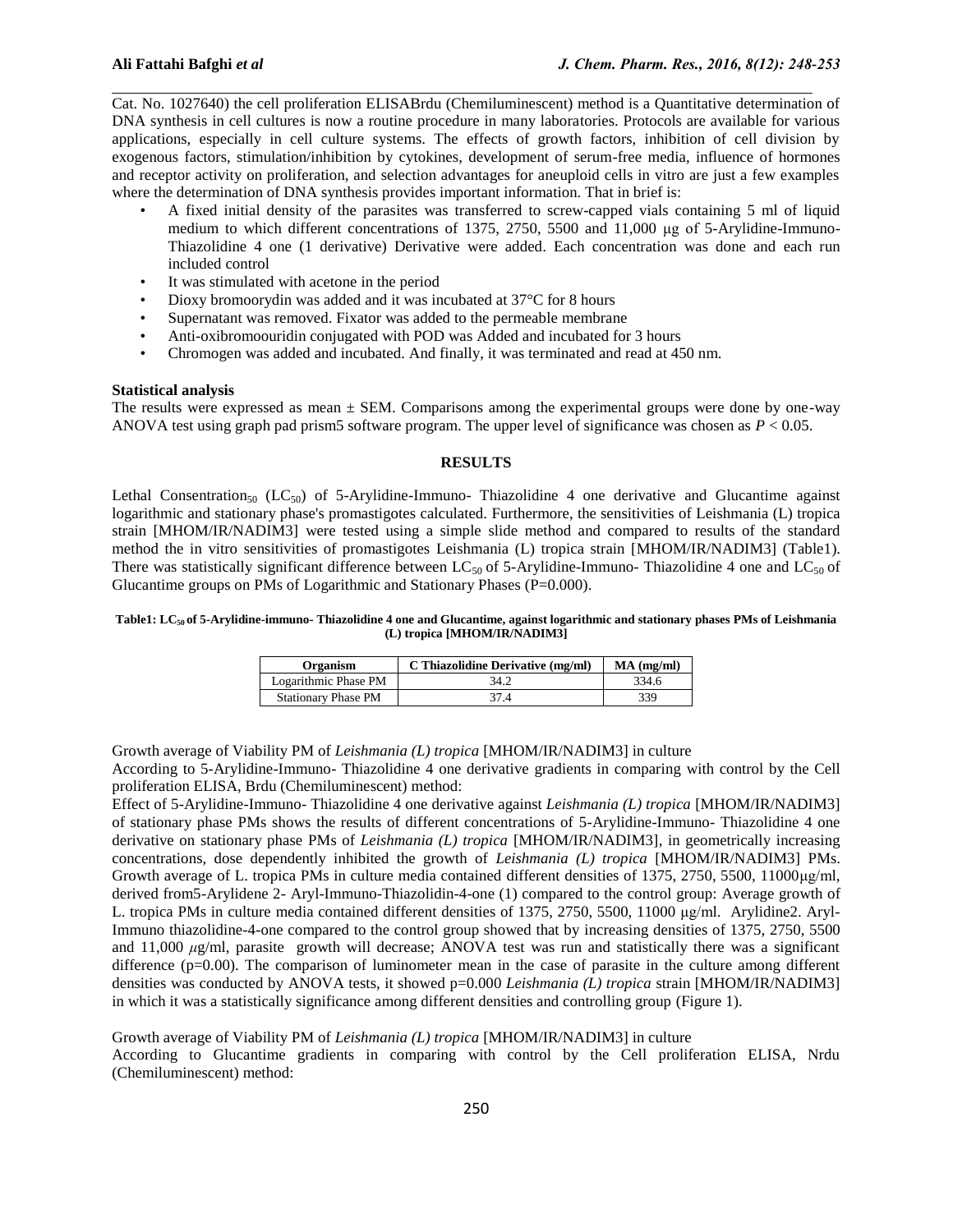Growth average of L. tropica PMs in culture media contained different densities of 125, 250, 500, 1000 μg/ml out of Glucantime compared to the control group: Average growth of L. tropica PMs in culture contained different densities of 125, 250, 500, 1000 μg/ml out of Glocantime compared to the control group showed that by increasing densities of 1375, 2750, 5500 and 11,000 μg/ml, parasite growth will decrease. The comparison of luminometer mean in the case of parasite in the culture among different densities was conducted by ANOVA tests, it showed p=0.000 *Leishmania (L) tropica* strain [MHOM/IR/NADIM3] in which it was a statistically significance among different densities and controlling group (Figure 2).

 $\mathcal{L}_\mathcal{L} = \{ \mathcal{L}_\mathcal{L} = \{ \mathcal{L}_\mathcal{L} = \{ \mathcal{L}_\mathcal{L} = \{ \mathcal{L}_\mathcal{L} = \{ \mathcal{L}_\mathcal{L} = \{ \mathcal{L}_\mathcal{L} = \{ \mathcal{L}_\mathcal{L} = \{ \mathcal{L}_\mathcal{L} = \{ \mathcal{L}_\mathcal{L} = \{ \mathcal{L}_\mathcal{L} = \{ \mathcal{L}_\mathcal{L} = \{ \mathcal{L}_\mathcal{L} = \{ \mathcal{L}_\mathcal{L} = \{ \mathcal{L}_\mathcal{$ 



**Figure1: Percent of viability PM** *Leishmania (L) tropica* **[MHOM/IR/NADIM3] in Concentrations of 1375, 2750, 5500 and 1100 mg/ml of 5-Arylidine-Immuno- Thiazolidine 4 one derivative and control, NOVA test, (P=0.000)**



**Figure2. Percent of viability PM Leishmania (L) tropica [MHOM/IR/NADIM3] in Concentrations of 125, 250, 500 and 1000 mg/ml of Glocantime and control, ANOVA test, (P=0.000)**

Comparison between average of growth and life of L. tropica promastigotes in culture media containing derivatives of 5-Arylidene 2- Aryl-Immuno thiazolidine-4-one (1) with Control indicated that growth inhibition process is faster in 5. Arylidine 2. Aryl-Immuno Thiazolidine-4-ono compared to Control group.

### **DISCUSSION**

Standard treatment in the recent past of Leishmaniasis involved the use of pentavalent antimonials. It containing compounds that are the main drugs used to treat Leishmaniasis include: Sodium stibogluconate and Meglumine antimonite. Importance of antimony in the early medicine is well documented, due to the debate created around their utilization in this period. Despite the recent developments, the effective therapy for CL has been yet based on long parenteral courses of these drugs for six decades, even though these are fairly costly, toxic and inconvenient to use, along with inadequate knowledge on their Pharmacokinetics or mechanism of action [15-17].

During the past 5 decays significant efforts in the diagnosis and treatment of microbial diseases have been accomplished and identification of novel compounds which treat both inflammatory and infectious states more effectively, and which lack side effects associated with current therapies, remains a major challenge in biomedical research. New compounds of 5 Arylidine 2. Aryl-Immuno Thiazolidine- 4-one called (2E,5E)-5-((5-nitrofuran-2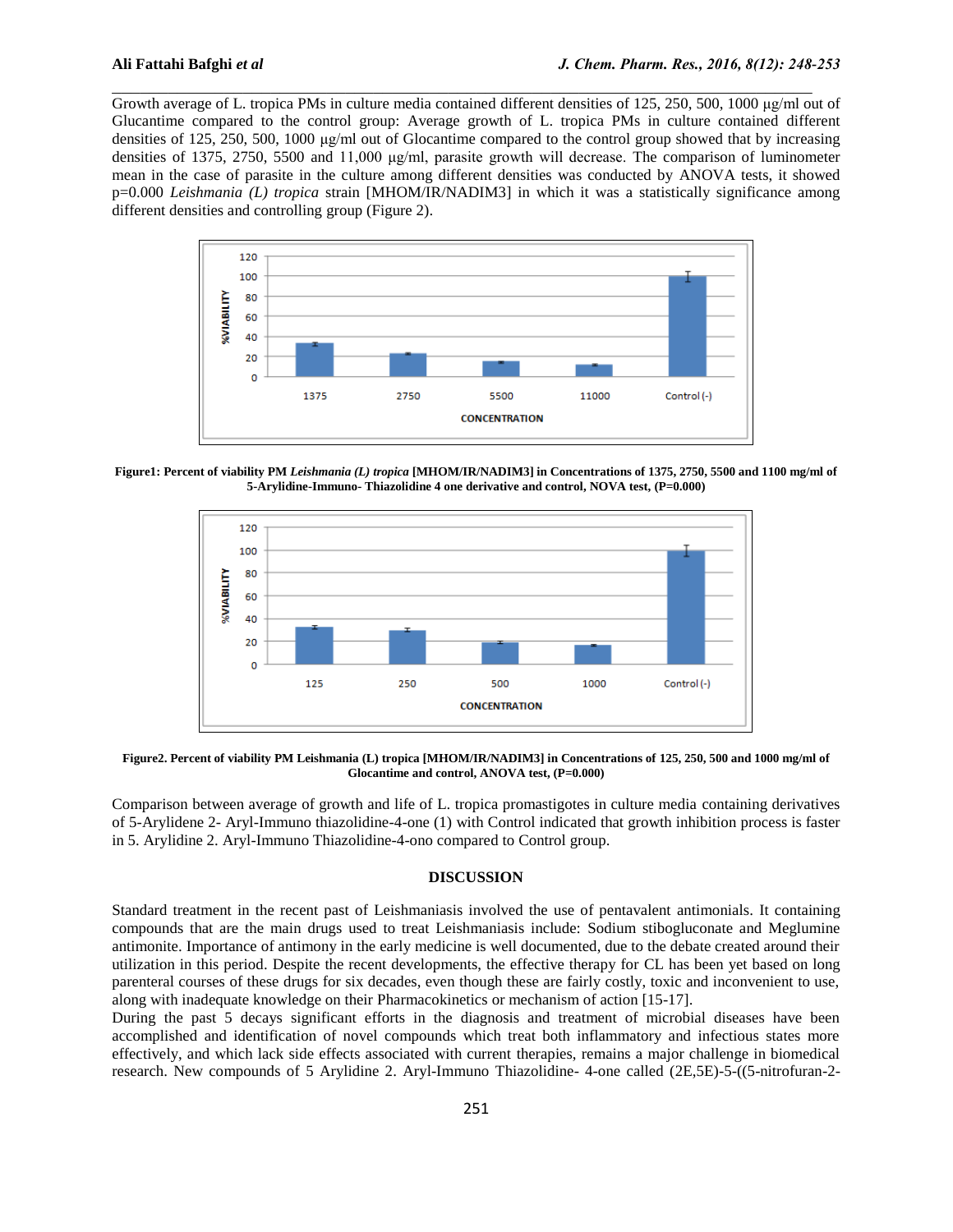yl)methylene)-2-(thiazol-2-ylimino)thiazolidin-4-0ne)which is derived from Thiazolidine group; previous studies showed that Thiazolidine an important group of compounds with significant pharmacological activity where nucleus has biological, anti-inflammatory, antibacterial, anti-tuberculosis, anti-fungal and anti-parasitic activities. As the previous studies proved antimicrobial effect of these compounds namely 5. Arylidine2. Aryl-Immuno Thiazolidine-4-one, then we investigated Leishmania effects of these derivatives.

 $\mathcal{L}_\mathcal{L} = \{ \mathcal{L}_\mathcal{L} = \{ \mathcal{L}_\mathcal{L} = \{ \mathcal{L}_\mathcal{L} = \{ \mathcal{L}_\mathcal{L} = \{ \mathcal{L}_\mathcal{L} = \{ \mathcal{L}_\mathcal{L} = \{ \mathcal{L}_\mathcal{L} = \{ \mathcal{L}_\mathcal{L} = \{ \mathcal{L}_\mathcal{L} = \{ \mathcal{L}_\mathcal{L} = \{ \mathcal{L}_\mathcal{L} = \{ \mathcal{L}_\mathcal{L} = \{ \mathcal{L}_\mathcal{L} = \{ \mathcal{L}_\mathcal{$ 

Thiazole derivatives are known to posses antipyretic activities, analgesic and anti-inflammatory [18,19]. Thiazolidine and 2-(pchlorophenyl) thiazole-4-acetic acid are widely used as anti-inflammatory drugs.10 Meloxicam, for example, is a new NSAID with a thiazolyl group in its structure [20,21]. Furthermore, Niridazole13 and some other thiazole derivatives [22,23] have been found to exhibit antimicrobial antifungal/antihelminthic activities [24,25]. Recent studies showed that 5-Arylidine-Immuno- Thiazolidine 4 one derivative has potent have cytotoxic [26]. Until now, many studies have been carried out regarding the effect of herbal compounds on parasitic infections. Among the most important biological and pharmacological activities of Thiazolidine one derivative is: antibacterial [27,28], antifungal [29], anti-inflammatory [30], antioxidant and several other activities. Given that Cutaneous Leishmaniasis is limited to the skin typically, so the use of an effective topical medicine in treating this disease is very important.

#### **CONCLUSION**

In the present study has suggested in geometrically increasing concentrations, dose dependently inhibited the growth of *Leishmania (L) tropica* strain [MHOM/IR/NADIM3]PMs. Studies showed that a number of herbs have moderate to strong anti-Leishmania activity. Considering the made compound safeness in comparison with Glocantime, its use possibility in the treatment of species, *(L) tropica* [MHOM/IR/NADIM3], is not far to reach**.** Although 5-Arylidine-Immuno- 4 one derivative in vitro was affected, but probes are mandatory in the cases of animal and sick persons, figure out its daily dosage, concentration, time and duration.

# **ACKNOWLEDGEMENT**

The authors would like to thank the authorities of the school of medicine for financial support also thanks to all people who have assisted the experimental procedure especially to Mrs. Marziyeh Modares Sanavi, and Mrs.Tayebe Karimi of medical Parasitology and Mycology department, the school of medicine too.

**Funding**: This research received specific grant based on a thesis submitted (No. 26094) in the school of medicine,

Yazd Shahid Sadoughi University of medical sciences. Yazd, Iran.

**Conflicts of interest:** The authors have no conflict of interest.

### **REFERENCES**

- [1] A Mirzaei-Aghsaghali. *Ann. Biol. Res.* **2012**, 3(9), 3-933.
- [2] O Koyuncu; ÖK Yaylacı; K Özgişi; O Sezer; D Öztürk. *Plant Syst Evol*. **2013**, 299(10), 1839-1847.
- [3] Z Aytac; Z TÜRKMEN. *Turk J bot*. **2011**, 35(3), 269-274.
- [4] M Karami; M Doudi; M Setorki. *Iran. J Vector Borne Dis*, **2013**, 50:30-37.
- [5] SGV Kumar; DN Mishra. *Exp. Clin. Pharmacol,* **2006**, 28, 419.
- [6] MS Al-Saadi; HM Faidallah; SA Rostom. *Arch. Pharm. (Weinheim)*, **2008**, 341, 42.
- [7] S Mana; N Pahari; NK Sharma. *Pharm Res,* **2010**, 1(3), 51-59.

[8] SR Pattan; RL Hullolikar; NS Dighe; BN Ingalagi; MB Hole; VM Gaware; PA Chavan. *J. Pharm. Sci. Res.*, **2009**, 1(4), 96-102.

[9] O Kouatly; A Geronikaki; C Kamoutsis; D Hadjipavlou-Litina; P Eleftheriou. *Euro J Med Chem,* **2009**, 44(3), 1198-1204.

[10] R Ramachandran; P Parthiban; M Rani; S Jayanthi; S Kabilan; YT Jeong. *Bioorg Med Chem Lett*, **2011**, 21(21), 6301-6304.

[11] AA Bekhit; H Ashour; AA Guemei. *Archiv der Pharmazie*, **2005**, 338(4), 167-174.

- [12] MT Labro. *Clin Microbiol Rev*, **2000,** 13(4), 615-650.
- [13] AF Bafghi; AR Vahidi; MH Anvari; K Barzegar; M Ghafourzadeh. *Afr J Microbiol Res*, **2011**, 5(12), 1504- 1510.

[14] R Hadighi; P Boucher; A Khamesipour; AR Meamar; G Roy; M Ouellette; M Mohebali. *Parasitol Res*, **2007,** 101(5), 1319-1322.

[15] J Mishra; A Saxena; S Singh. *Curr Med Chem*, **2007**, 14(10), 1153-1169.